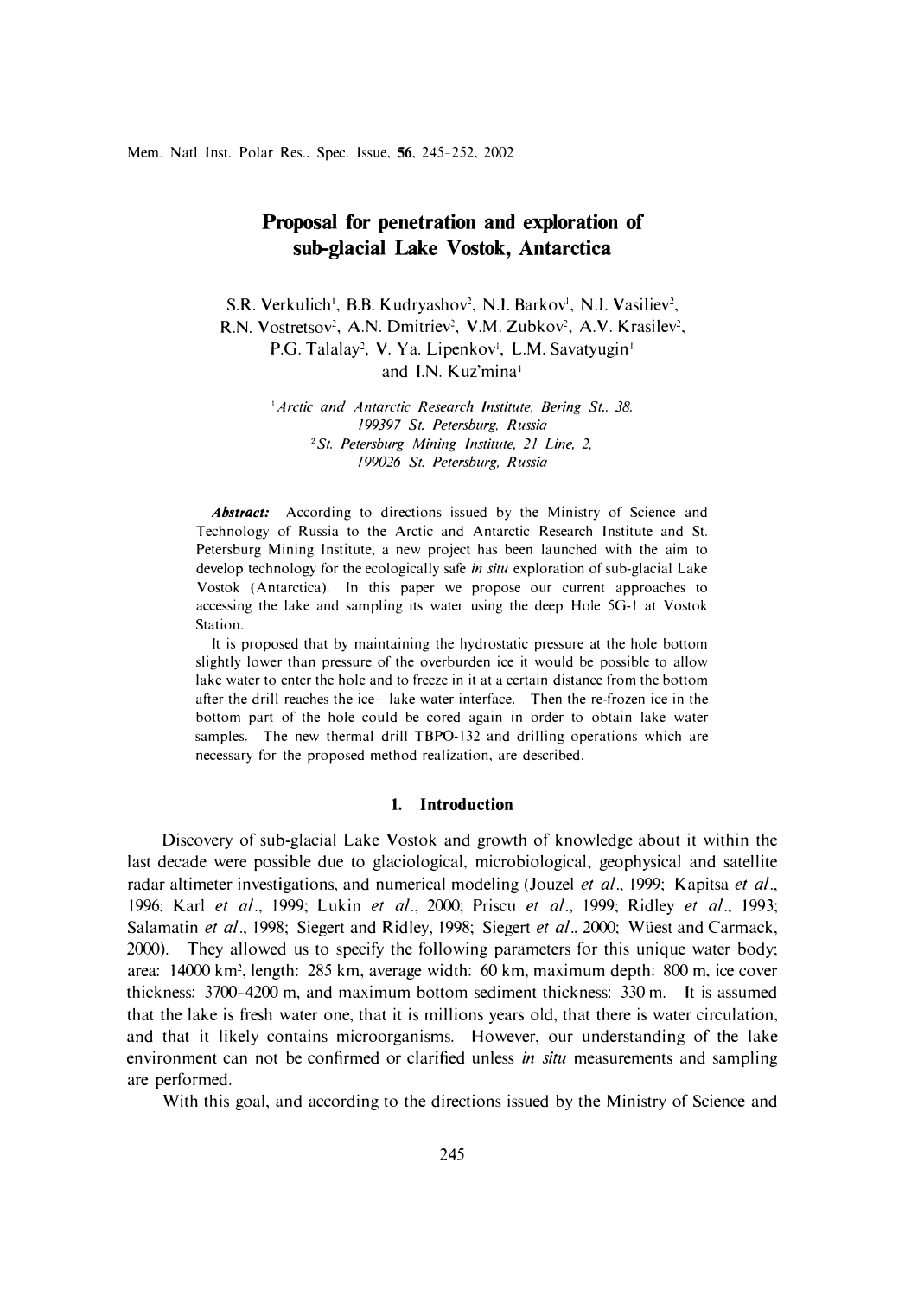Technology of Russia to the Arctic and Antarctic Research Institute **(AARl)** and St. Petersburg Mining Institute **(SPMl),** a new long-term project was launched in l 999 with the aim to develop techniques and procedures for the ecologically safe lake penetration and exploration with the possible employment of the deep Hole 5G-I at Yostok Station. In this paper we propose our approaches to access the lake and sample its water without contamination.

#### **2. Lake Vostok and Hole SG-1**

Ice coring in the deep Hole 5G-l at Y ostok Station, situated above the southern end of the lake (Fig. la, b), was stopped in January 1998 at a depth of 3623 m (Fig. le). Multi-disciplinary studies of the ice retrieved (Jouzel *et al.,* 1999; Petit *et al.,* 1999), revealed paleoclimatic records for the past four glacial-interglacial periods, and established the existence of accreted basal ice at a depth of 3538 m and down to the hole bottom (Fig. le). This ice is believed to form the rest of glacial section that confirmed by the modeled tendency of the lake water re-freezing (with a rate of  $1.1 \pm 0.6$  mm/year) at the ice—water interface at the southern lake end (Salamatin *et al.,* 1998). According to Popkov *et al.*  (1999), and Lukin *et al.* (2000), the interface is located at a depth of  $3750 \pm 30$  m, some 130 m below the bottom of Hole 5G-I. They also determined that the water layer and bottom sediments in the vicinity of the hole reach  $\sim 670$  m and  $\sim 90$  m thickness, respectively (Fig.  $|c|$ .

The hole itself, with internal diameter over 137 mm, is vertical from the glacial surface to 2200 m depth, but below this it deviates up to 6-8 degrees. When drilled, the hole was filled with aviation fuel  $TC$ -1 and freon  $141B$  as a densifying agent (applied to maintain pressure compensation). At present, the hole contains  $60 \text{ m}^3$  of drilling fluid with an average density of 928 kg/m<sup>3</sup>, which fills it up to a depth of 95 m (Fig. 1c). The actual difference between the ice pressure and drilling fluid hydrostatic pressure is about 0.1 Mpa. This pressure difference leads to hole diameter contraction at a rate of about 0.1 mm/year.

## **3. Technology of penetration in and exploration of Lake Vostok**

The proposed method to access Lake Vostok and to sample its water is based on "ice sheet—lake" system properties which are presently accepted: 1) the pressure at every point of the ice-water interface is equal to the weight of the floating overburden ice due to the closed state of the system; 2) there is re-freezing of lake water at the ice-lake interface in the southern part of the lake. It is proposed that by maintaining the hydrostatic pressure at the bottom of Hole 5G-I slightly lower than pressure of ice it would be possible to allow lake water to enter into the hole and to freeze in it at a certain distance from the bottom after the drill reaches the ice-water interface. Then the re-frozen ice in the bottom part of the hole could be cored again in order to obtain lake water samples.

These seemingly simple procedures turn out to be difficult because of the presence of the potentially-contaminating drilling fluid that must not enter the lake. For this reason, we plan to maintain appropriate conditions in the hole prior and during the realization of our method, and to use the new equipment.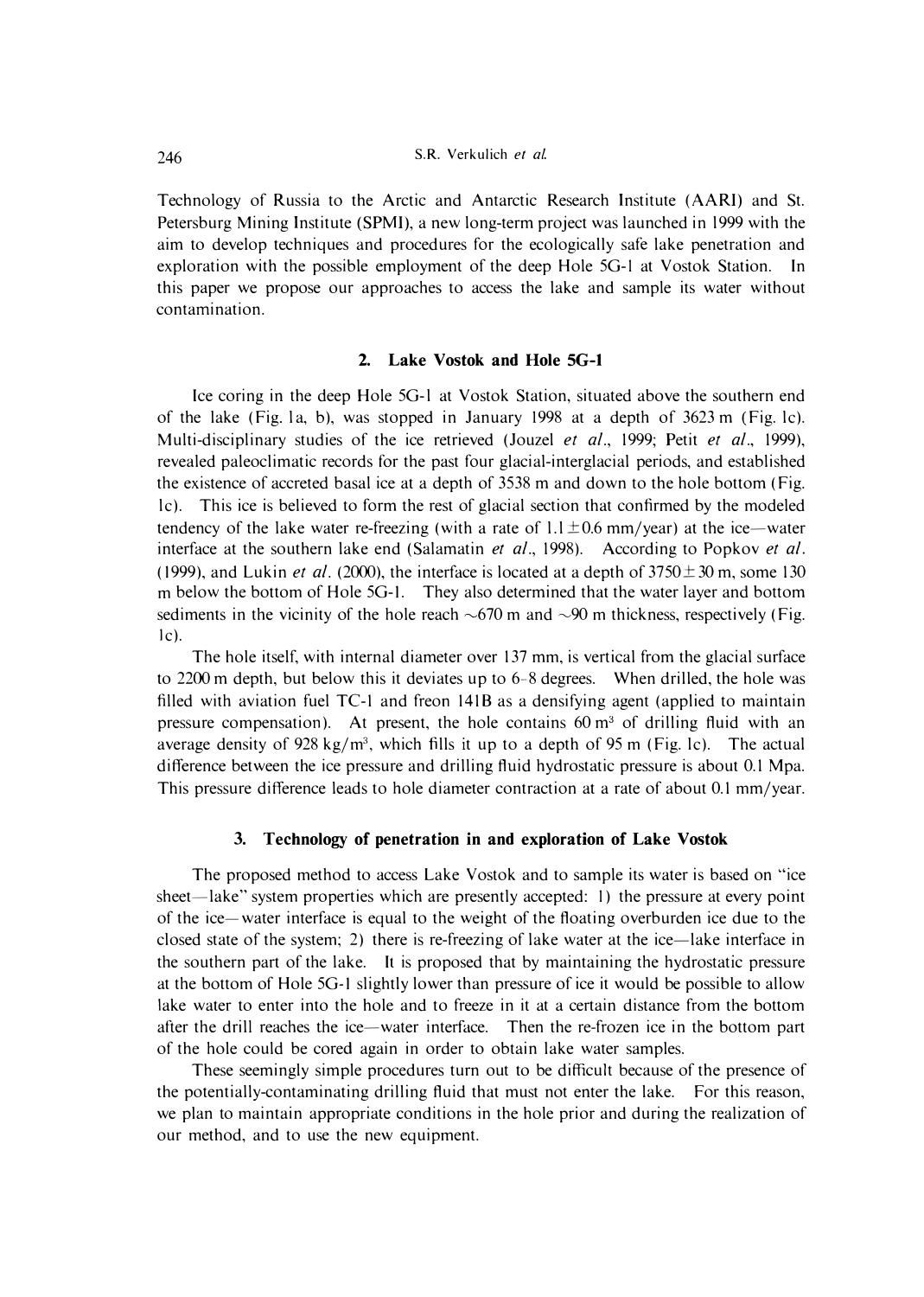

*Fig. 1. (a, b) Location of Vostok Station and Lake Vostok. (c) Summary on the deep Hole 5G-l and Lake Vostok in the vicinity of Vostok Station.*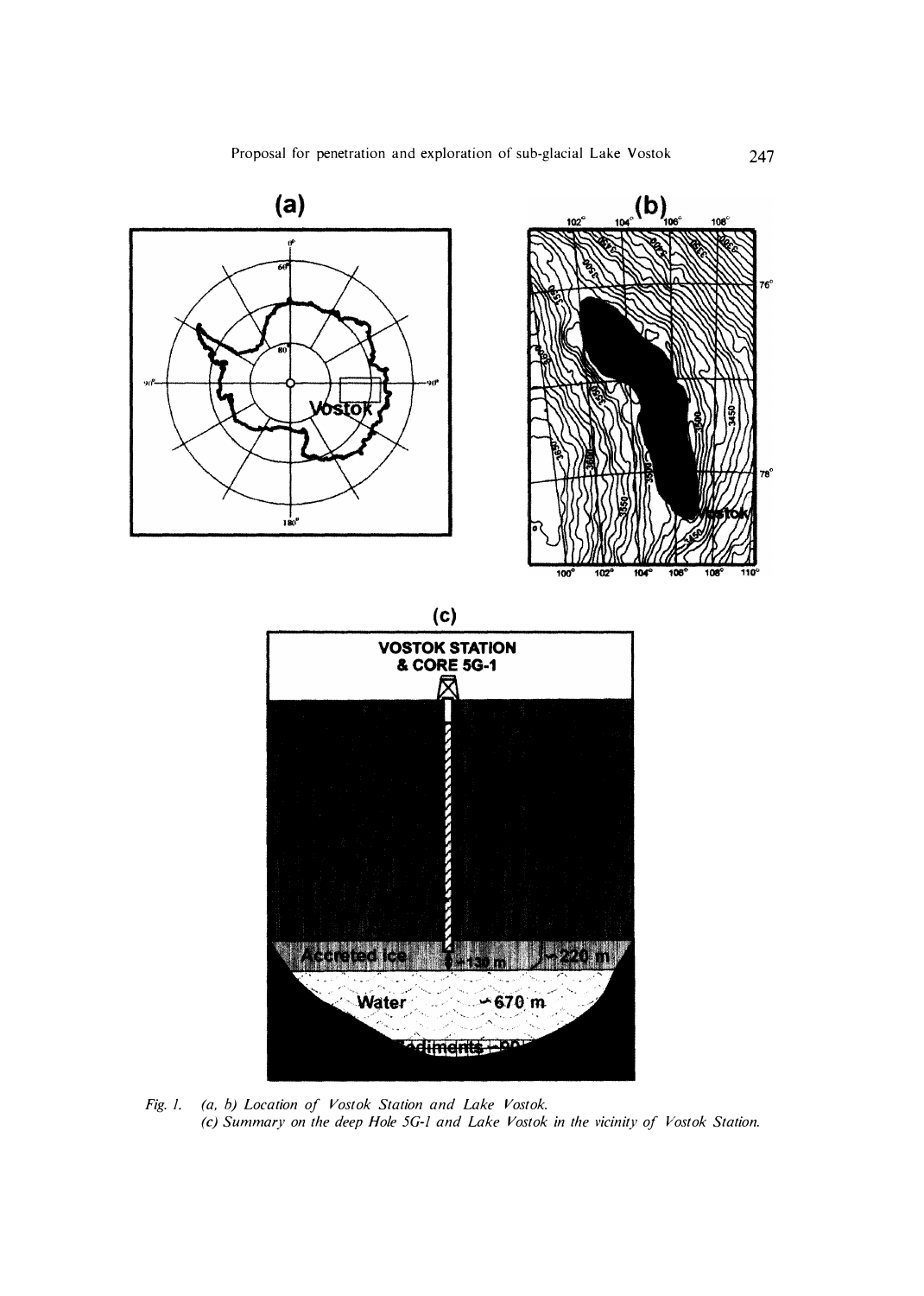#### *3. I. Necessary conditions and equipment*

Before penetration into the lake, an additional 100 m will be cored in Hole 5G-1 (Fig. **2). This can be accomplished with electromechanical drill KEMS-135, which has been successfully employed here (Kudryashov** *et al.,* **1994, 2002). Stopped at a safe distance**  from the lake  $(\sim 30 \text{ m})$ , this operation should provide information on the lake history from **the study of the resulting ice records. It will also make possible geophysical measurements in the immediate vicinity of the lake that may give additional information on the remaining part of undrilled ice (thickness, thermal-physical properties, etc.).** 

**The next operation is the delivery of new liquid (presumably silicon oil) to the hole bottom by a special device (tanker). It is anticipated that, being heavier than the drilling fluid and lighter than water, this hydrophobic liquid will create a 100 meter-thick "buffer**  layer" of ecologically-friendly fluid at the bottom part of the hole (Fig. 2). The last **operation prior to penetration into the lake is maintainance of hydrostatic pressure in the**  hole ( $P_{\text{hole}}$ ) lower by  $\sim 0.3$  Mpa than the pressure in the lake ( $P_{\text{late}}$ ) by removing excess **volume of drilling fluid.** 

**Drilling up to the ice-water interface will be carried out by thermal drill TBP0-132 (Fig. 3), which is now in being built at AARI and SPMI with using the previous experience ( Kudryashov** *et al.,* **1991 ). The drill of 6-7 m total length and 132 mm main outer diameter, includes: a heated pilot drill bit of 2 m length and 50 mm diameter (I), heated ring drill bit with truncated cone form (2), packer (3), pressure sensors (4, 5, 6), valve (7), pump (8) with a driving motor (9), electronics package ( 10), electrical compartment (11), hole bottom load sensor (12), cable lock (13), cable (14) with moveable bushing (15)**  and spring (16), and contact sensor (17). The contact sensor consists of a stock (18), **sensing elements ( 19, 20), and spring (21 ). The drilling procedures will be controlled from the surface by operators using a control desk with sensor readings and information on drill system characteristics.** 



*Fig. 2. Schematic of conditions in the nearbottom part of deep Hole 5G-l before the penetration into Lake Vostok.*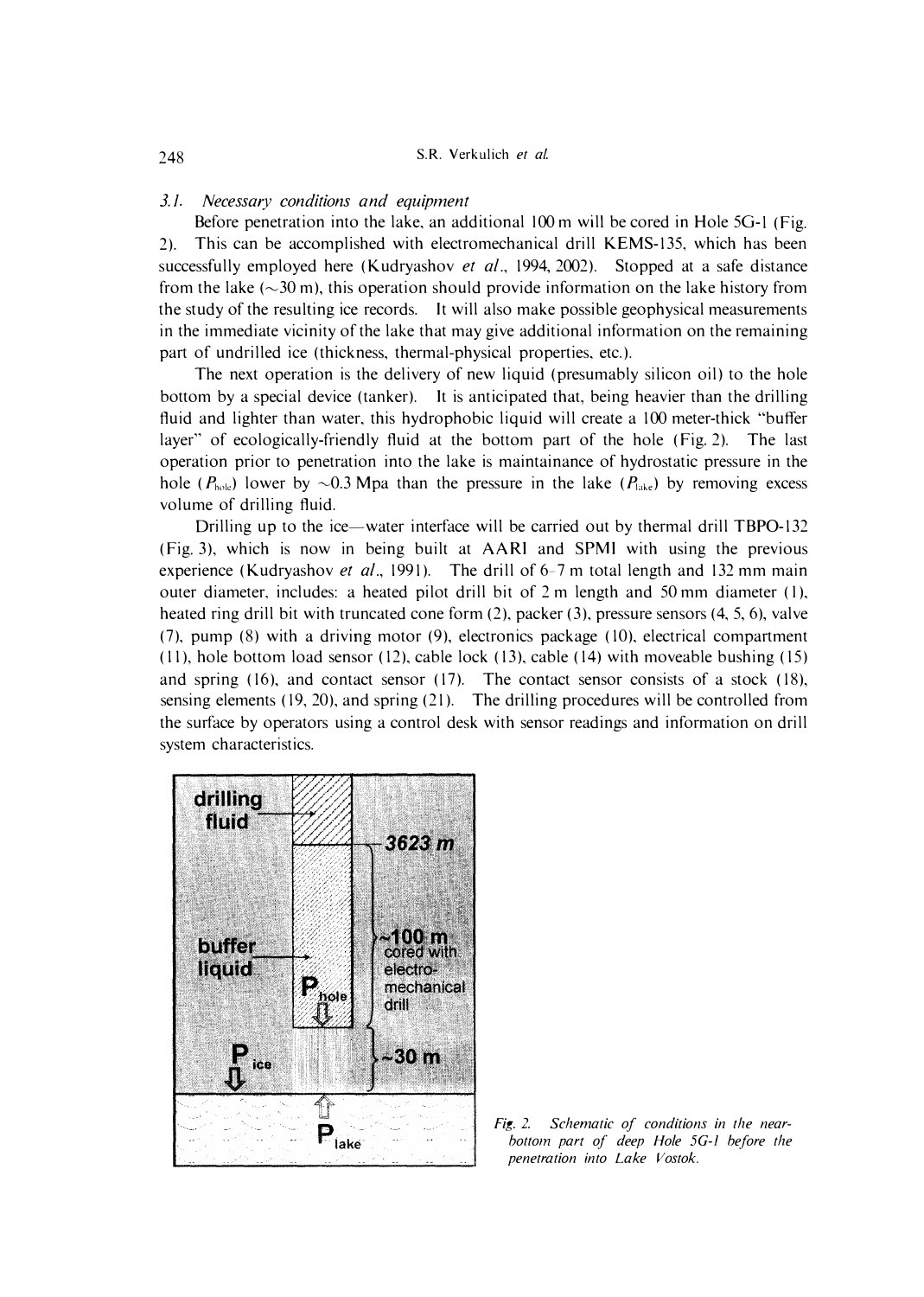

*Fig. 3. Schematic of the thermal drill TBP0-132: /--pilot drill bit, 2-ring drill bit, 3-packer, 4, 5, 6 -pressure sensors, 7 -valve, 8-pump, 9-driving motor, JO-unit of electronics, / I-electrical compartment, 12-sensor of the load on a hole bottom, 13 -cable lock, 14-cable, 15- moveable bush. 16 -spring, 17 contact sensor, 18-stock, 19, 20-sensing elements, 21-spring.* 

# *3.2. A scenario of the lake access and its water sampling*

Thermal drilling of the remaining part of ice by the TBP0-132 drill wil I be carried out in one operation with an average advance speed of about 4 m/hr. The drill will create a narrow lower hole of  $\sim$  50 mm diameter and  $\sim$  2 m length followed by a conical form hole, and then by upper hole having the main drill diameter  $(\sim 132 \text{ mm})$ . During the process, the drill will be cleaned by the produced melt water, which will provide an additional ecologically-friendly layer separating the hole bottom and silicon liquid (Fig. 4a).

At the moment the tip of pilot drill bit touches the ice--water interface (Fig. 4a), the stock loses ice support and is pushed down by the spring, thus tripping the sensing elements and contact sensor. A signal from the latter arrives, via the electronics, to other drill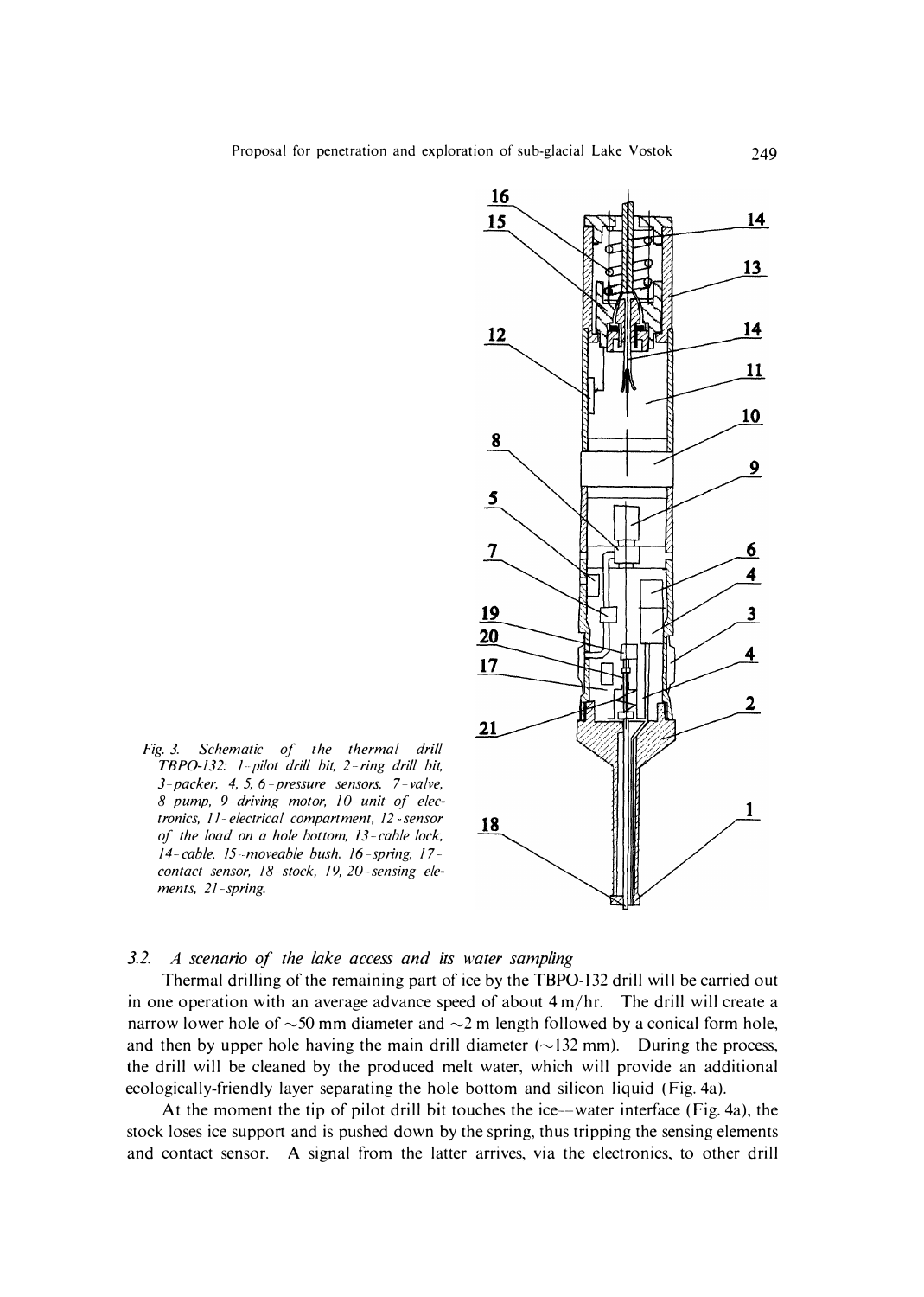

*Fig. 4. Schematic of the project realization at the moment the drill tip touches the ice- water interface (a) and during the drill lifting (b).* 

**components and to the control desk at the surface. In response, the packer is automati**cally turned on, and drill heating and movement are stopped: these actions should stop **drilling and isolate the hole from the lake immediately (Fig. 4a).** 

**The ensuing operation will depend on the readings of the pressure and contact sensors, permitting us to estimate the actual difference between pressure in the hole**  $(P_{\text{hole}})$  **and in** the lake  $(P_{\text{late}})$ . In the most likely event that  $P_{\text{hole}} < P_{\text{late}}$  by the appropriate magnitude, the **packer is released while the drill is lifted-this would allow lake water to enter and form a**  column in the hole (Fig. 4b). We suppose that the lake water flow will be rather slow because of small difference between  $P_{\text{hole}}$  and  $P_{\text{late}}$  ( $\sim$ 0.3 Mpa), heavy weight of the fluid and drilling equipment in the hole ( $\sim$  50 tons), and narrow space between the walls of drill and **hole. Obviously, the lake water intrusion will follow mainly to the volume of the lifted drilling equipment, and a rate of this intrusion will decrease sequentially to zero value**  because of the same decreasing in the  $P_{\text{hole}}$  and  $P_{\text{late}}$  difference. These processes should **exclude the possibility of catastrophic lake water blowout and mixing of fluids and lake**  water in the hole due to a resonance effect. The height of the lake water column in the **hole (40-50 m) is regulated then easily by the addition or removal of drilling fluid.** 

The situation with  $P_{\text{hole}} > P_{\text{late}}$  could result from an error in the preliminary calcula**tions for the pressure and in turn may arise from unknown physical properties of the "ice**  sheet—lake" system. In this situation, simultaneously with touching the ice—water **interface, the truncated cone form drill bit should be pressed against the ice in the narrowed section of the hole (Fig. 4a). Both the packer and the drill body will serve to isolate the lake from the hole. Then drilling fluid is withdrawn from the hole until the condition**  with  $P_{\text{hole}} < P_{\text{late}}$  is achieved. Operations then proceed as described above.

**There is also a theoretical possibility also that water conduit, existing in the ice and**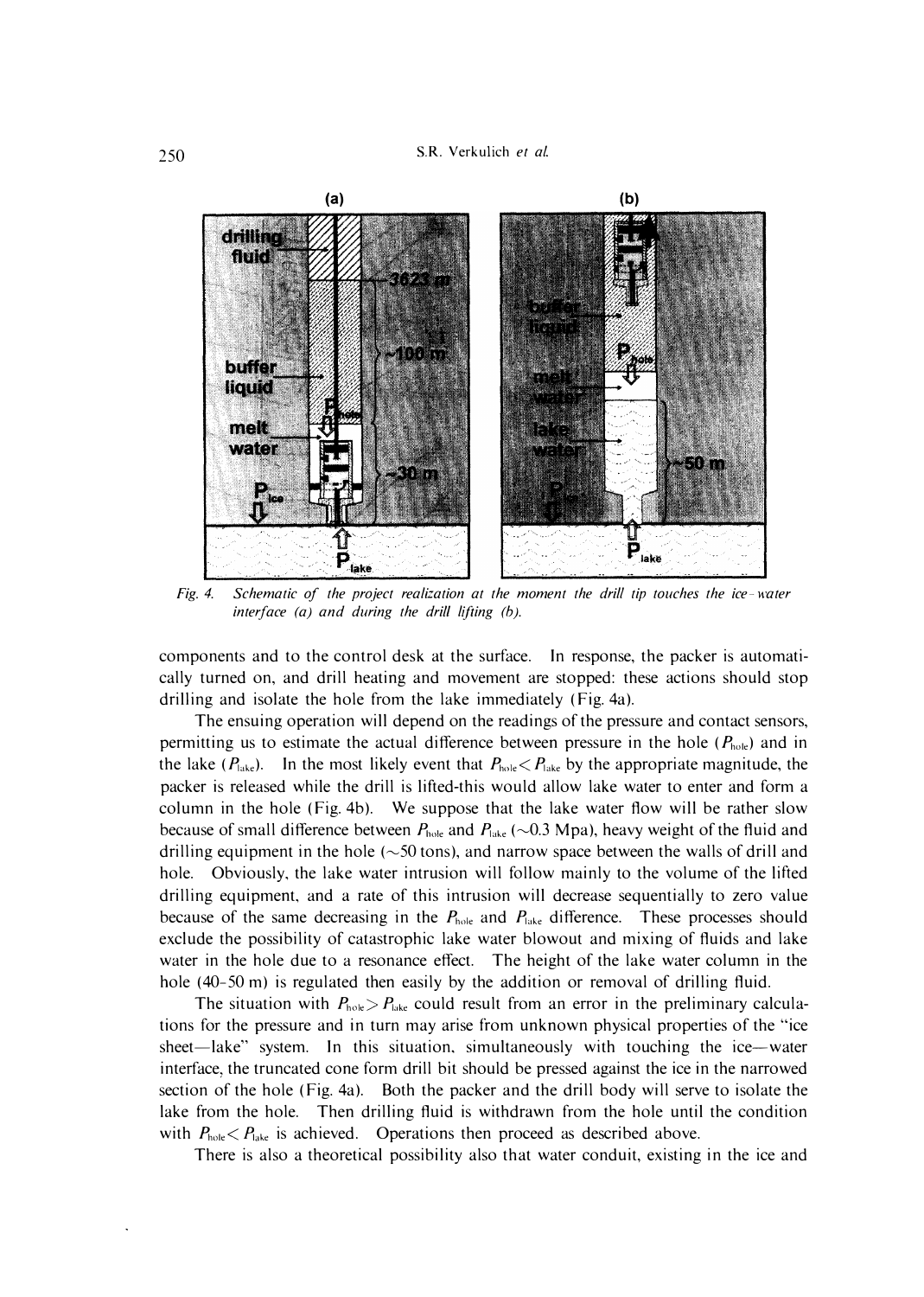**connected with the lake, can be met during thermal drilling. In this case, the contact of the pilot drill tip with such a conduit will signify the lake access, and the above-described operations will proceed.** 

**The preliminary results of numerical modeling, being carried out in SPMI and based on the known features of the ice sheet thermal regime at the southern end of the lake (Salamatin** *et al.,* **1998), show us that the entered lake water will freeze in the hole within one day. Once geophysical investigations, equipped by forward-looking sonar system or other facilities, confirm that the freezing in the hole is finished, coring of frozen lake ice can**  be made with the electromechanical drill KEMS-135 down to the horizon 10-15 m above **the ice-water interface. This will allow sampling the lake water and will prevent any contamination of the lake.** 

### **4. Conclusions and future activity**

**The proposed technology may be considered as a concept for the ecologically safe penetration and pilot exploration of Lake Vostok, which enable progress in reconstruction of the lake history, elucidation of the thermal and physical conditions at the ice-lake water interface, and estimation of the chemical, isotopic, biological and other properties of the lake water surface layer.** 

**Realization of the proposed technology seems rather simple in technical and logistical aspects. However, there are several major issues, which have to be resolved before the employment of this technology on Lake Vostok.** 

**One of such issues is the execution of numerical modeling of thermal drilling process by the TBP0-132 drill. This should help us to estimate the possibility of complete collapse of the ice structure below the ring drill bit during the last phase of the thermal drilling.** 

**Another issue is further improvements in the proposed technology. They include the development of procedure for the drilling/sampling equipment sterilization, the choice of the specific "buffer liquid" type, and the equipment of the TBP0-132 drill with additional systems. As an example, the water-sampling system can be installed here allowing us both to get some lake water at the moment of penetration (first sterile sampling), and to compare characteristics of this single sample with those investigated on the frozen lake ice. The last action looks very important because our technology does not guarantee the absolute absence of chemical, isotopic and biological changes, which may occur in the frozen lake water through its cross-contamination by drilling equipment/fluids or during its freezing in the hole.** 

**The third issue is testing of the proposed technology. It should be carried out in the laboratory conditions and then in the field (on ice shelves or small sub-glacial lakes), and provide an information on improvements in technology and equipment, which are required for the ecologically safe and technically effective penetration and exploration of Lake Vostok.** 

### **Acknowledgments**

**Financial support for this project is provided by the Ministry of Science and**